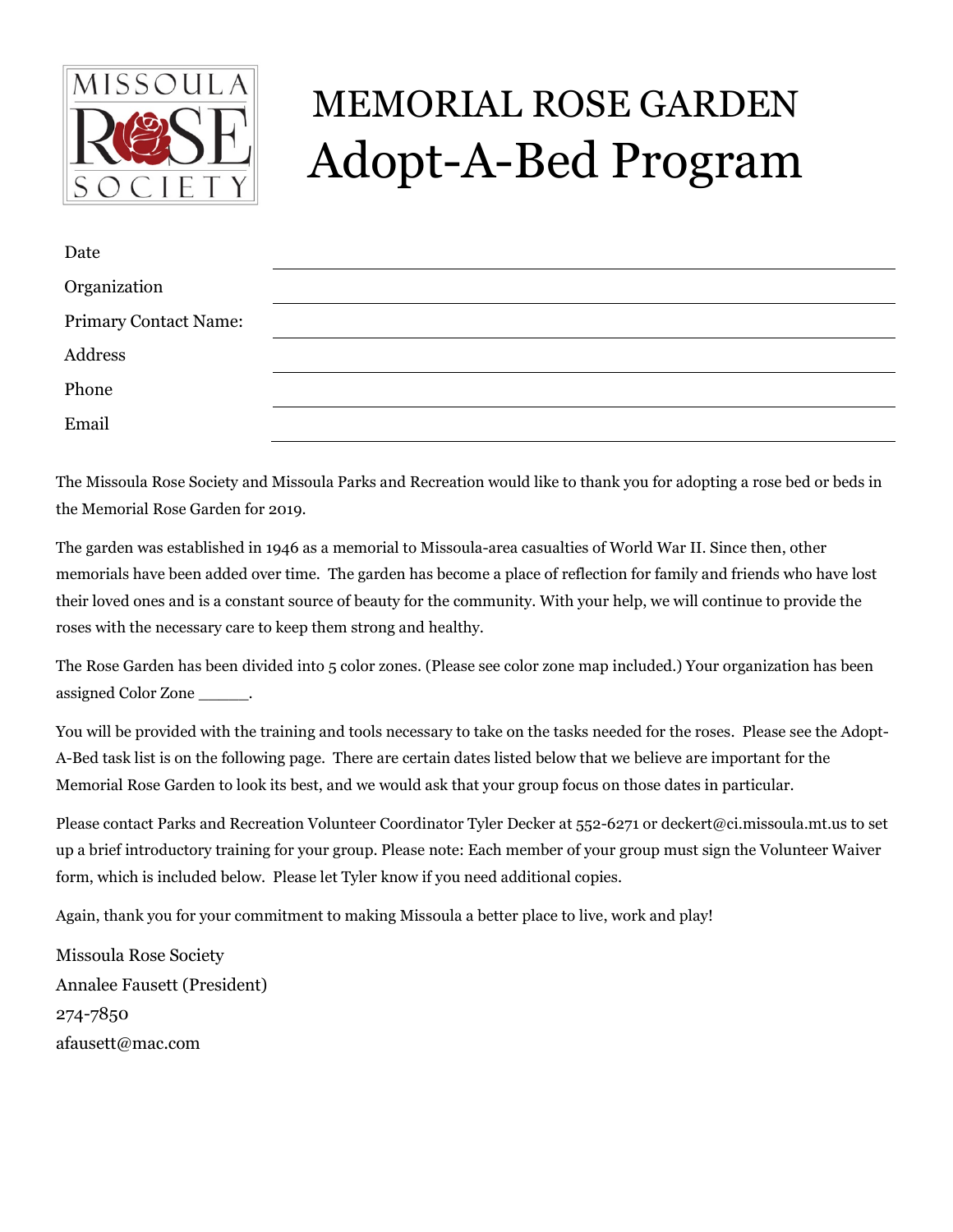

# MEMORIAL ROSE GARDEN Adopt-A-Bed Program

### **Adopt-A-Bed Important Dates 2019**

Please keep these dates in mind for your organization to focus on making sure the rose beds look their best.

| Mother's Day        | May 12  | Independence Day        | July 4       |
|---------------------|---------|-------------------------|--------------|
| <b>Memorial Day</b> | May 27  | Western Montana Fair    | August 7-11  |
| Flag Day            | June 14 | Labor Day               | September 2  |
| Missoula Rose Show  | June 29 | Fall Volunteer Work Day | TBD, October |

| <b>Primary Tasks</b> |                                          | <b>Tools Needed</b>                                                 |
|----------------------|------------------------------------------|---------------------------------------------------------------------|
| <b>Pruning</b>       | Cutting dead wood (branches)             | Gloves, pruners, loppers,<br>wheelbarrows, bags for clippings       |
| <b>Weeding</b>       | Digging out weeds from beds              | Gloves, shovels, weeding tools,<br>wheelbarrows, bags for clippings |
| Deadheading          | Remove spent blooms (mid-summer to fall) | Gloves, pruners, wheelbarrows,<br>bags for clippings                |

Missoula Parks and Recreation provides tools and supplies

Please contact Parks and Recreation Volunteer Coordinator Tyler Decker at 552-6271

or [deckert@ci.missoula.mt.us](mailto:deckert@ci.missoula.mt.us) to set up a brief introductory training for your group.

Thank you!



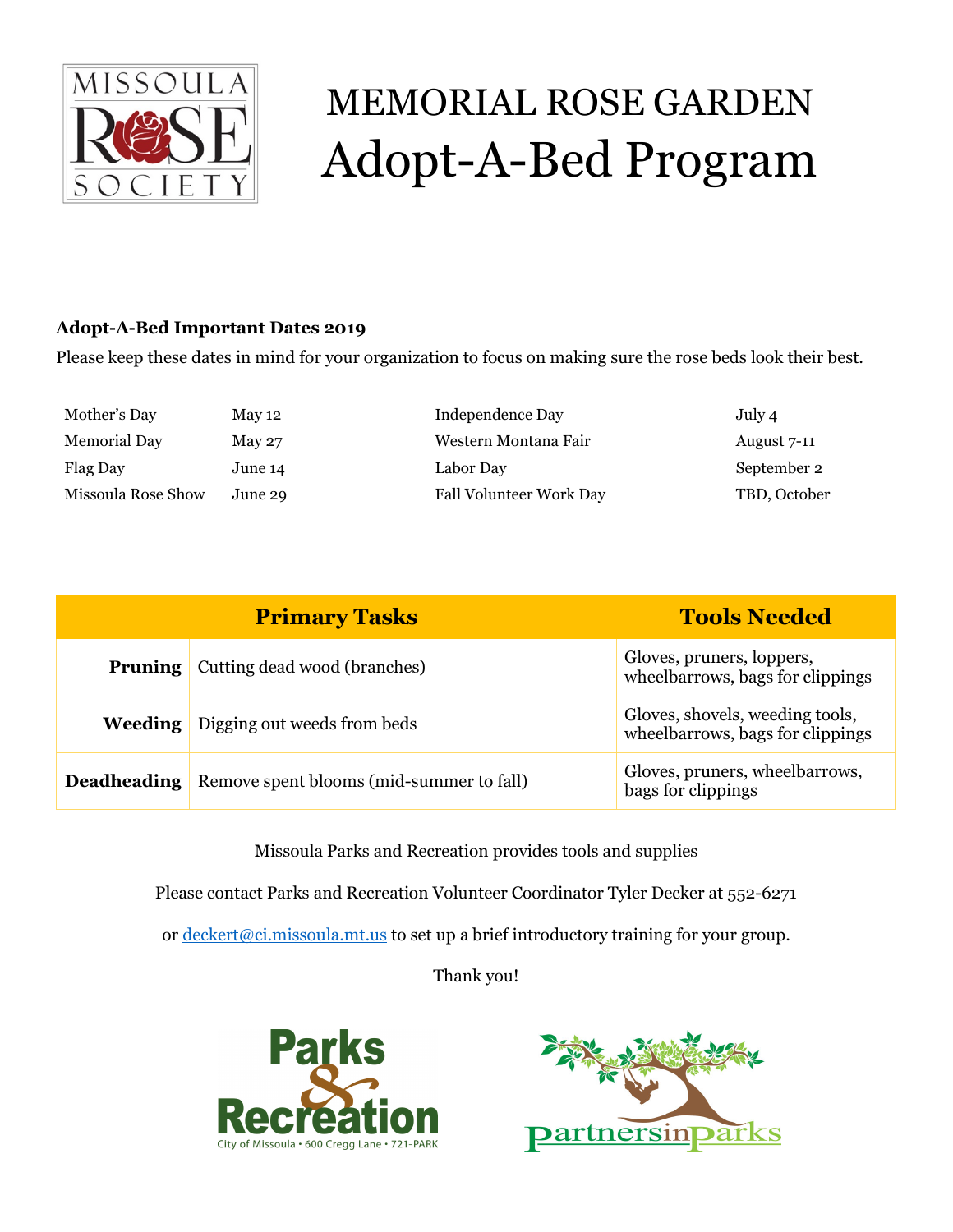

### Memorial Rose Garden Adopt-A-Bed Volunteer Waiver

| Name                           | Date of Birth |  |
|--------------------------------|---------------|--|
| Address                        |               |  |
| Email                          | Phone:        |  |
| Program I am volunteering for: |               |  |

In consideration of mutual benefit to the parties received by allowing volunteers to work in certain areas of the City as a volunteer for the City I hereby agree to release, indemnify and hold harmless the City of Missoula from any and all claims of any kind including but not limited to all damage, loss, injury to person or property, or death to any person that results from or is caused by my involvement in volunteer work for the City of Missoula. This includes anytime I spending riding in or being around a City of Missoula vehicle and use of any tools or equipment supplied by the City of Missoula.

By entering into this agreement, I understand that I will not be covered by Workers' Compensation, or any other insurance should I become injured while performing volunteer work for the City of Missoula and that I will hold the City of Missoula Harmless for any such injury or damage and that pursuant to this liability waiver, I acknowledge that I have agreed to hold the City of Missoula harmless for any such injury or damage.

I understand that my volunteering does not establish an employee-employer relationship for wage or any other compensation.

I hereby state that I have read and voluntarily signed this volunteer service agreement and understand that I am indemnifying and holding harmless the City of Missoula for my actions as a volunteer. I hereby authorize the City of Missoula to use my likeness or picture, or that of my child, in any photo/video and social media for advertising or promotion for the City of Missoula Parks and Recreation programs.

I understand that as a volunteer for the City of Missoula I am not required to use any of my personal tools. If I choose to utilize my personal tools, I understand that I am responsible for any injury or death arising out of their use. Furthermore, if I choose to utilize personal tools I am representing to the City of Missoula that I am trained, knowledgeable, and skilled in respect to the operation of my personal equipment.

#### PERMISSION TO RECIEVE FIRST AID AND TO SECURE MEDICAL HELP

I am sufficiently fit to participate in this program. I agree to notify the program facilitator(s) of any changes to my health and fitness, which may occur before or during the program. Should I become ill or injured, I give permission for the program facilitator(s) to render first aid and to seek emergency medical or rescue services, as they see fit at my cost.

| Signature                             | Date |  |
|---------------------------------------|------|--|
| Parent/Legal                          |      |  |
| Guardian's                            | Date |  |
| If volunteer is under 18 years of age |      |  |